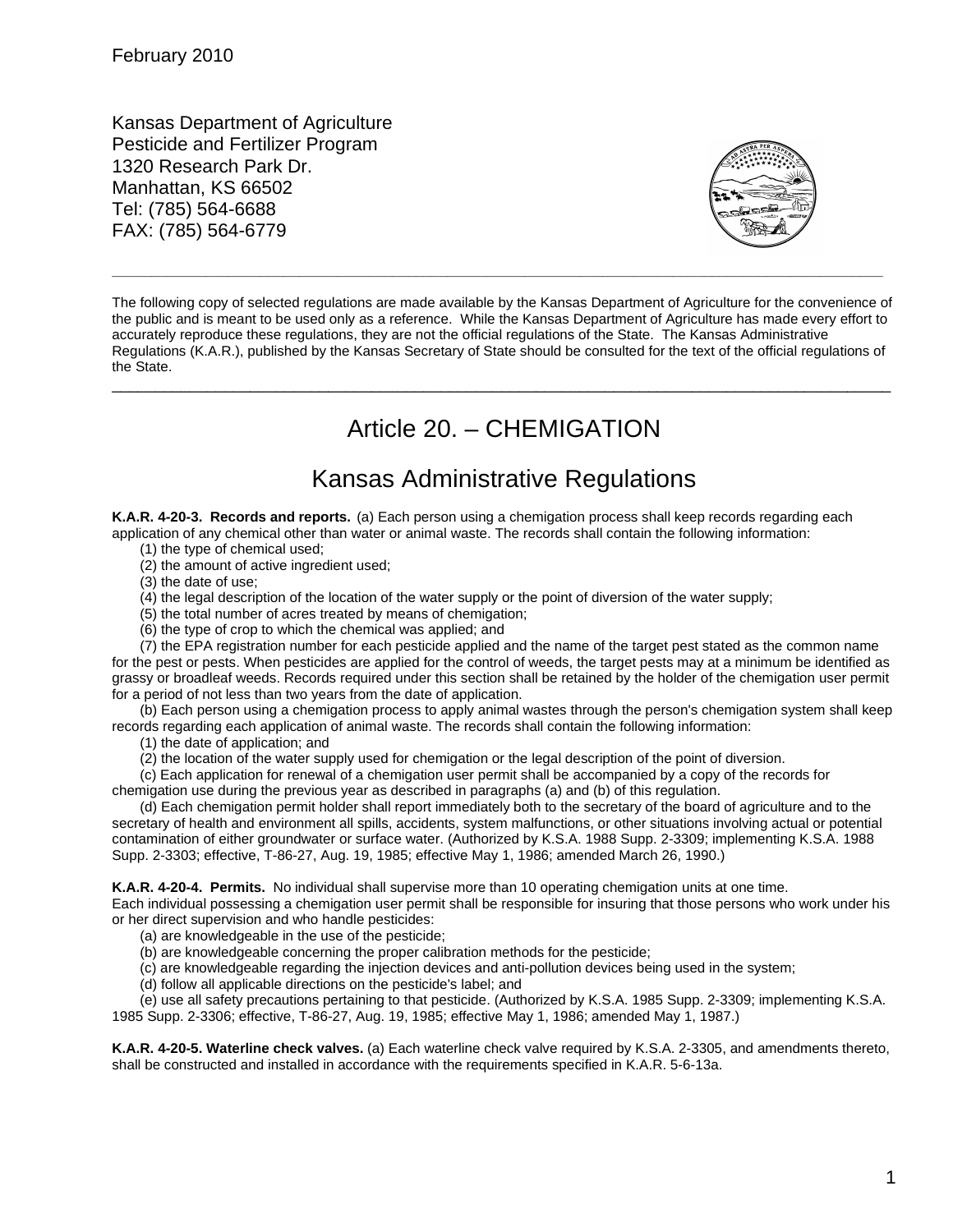(b) Each check valve and all required components shall be maintained in an operating condition that prevents backflow into the source of water supply whenever a foreign substance could reasonably be expected to be introduced into the water system.

(c) Each chemigation installation, unit, or system that can serve as a conduit for chemicals, effluent, or any substance while water is not being pumped shall also be equipped with a positive closing gate valve or its equivalent. This valve shall be located between the check valve and the point at which chemicals, effluents, or other substances enter the water distribution system and shall be closed whenever chemicals, effluents, or other substances enter the distribution system and water is not being pumped. (Authorized by K.S.A. 2-3309; implementing K.S.A. 2-3305; effective, T-86-27, Aug. 19, 1985; effective May 1, 1986; amended March 26, 1990; amended Oct. 24, 2003.)

**K.A.R. 4-20-6. Injection equipment.** (a) The injection equipment used shall be constructed and maintained in a manner which prohibits application of any pesticide at a rate which exceeds the maximum rate of application recommended by the pesticide's label or labeling and which prohibits application of any fertilizer or animal wastes at any rate which exceeds the planned application rate. Injection equipment shall be calibrated before each chemigation application.

(b) Chemigation users who apply only animal wastes through their irrigation distribution systems are required to install only those anti-pollution devices required by K.S.A. 2-3305.

(c) For those chemigation users who apply fertilizers and other chemicals, injection equipment shall include:

(1) a manually operated valve on the supply tank;

(2) a strainer on the suction side of the injection pump; and

(3) a calibration device of sufficient volume to accurately calibrate the injection pump.

(d) For pesticides, the following additional pieces of equipment shall be used;

(1) an air bleeder valve on the injection line;

(2) a positive displacement injection pump; and

(3) any other equipment required by the pesticide's label or labeling. (Authorized by K.S.A. 1988 Supp. 2-3309; implementing K.S.A. 2-3305 as amended by L. 1989, Ch. 7, Sec. 3; effective, T-86-27, Aug. 19, 1985; effective May 1, 1986; amended March 26, 1990.)

**K.A.R. 4-20-7. Vacuum relief device and automatic low-pressure drain.** The vacuum relief device and automatic lowpressure drain shall be properly installed and shall be fully operational whenever the chemigation process is being used. These devices shall not be blocked, capped or otherwise modified in any manner which prevents their proper operation in any manner to render them inoperable. (Authorized by K.S.A. 1988 Supp. 2-3309; implementing K.S.A. 2-3305 as amended by L. 1989, Ch. 7, Sec. 3; effective March 26, 1990.)

**K.A.R. 4-20-8. Chemical injection line and checkvalve.** The point at which any chemical, fertilizer or animal waste is injected into the irrigation distribution system shall be located on the downstream side of any waterline checkvalve. The chemical injection line shall contain a checkvalve which shall be located between the chemical injection pump and the point at which any chemical or fertilizer enters the irrigation distribution system. (Authorized by K.S.A. 2-3309; implementing K.S.A. 1988 Supp. 2-3305 as amended by L. 1989, Ch. 7, Sec. 3; effective March 26, 1990.)

**K.A.R. 4-20-11. Civil penalties.** (a) The process for issuing and processing civil penalties shall follow the procedure established in K.A.R. 4-13-60 and in K.A.R. 4-13-62 through 4-13-65, except for the following:

(1) The provision of K.A.R. 4-13-62(b) shall be replaced by the provisions of subsection (b) in this regulation.

(2) The terms "state and federal pesticide laws" and "pesticide law" contained in K.A.R. 4-13-60 and K.A.R. 4-13-62

through 4-13-65 shall be replaced by the term "the Kansas chemigation safety law," as the context requires.

(3) The term "pesticide business licensee" shall be replaced by the term "person" or "swine facility," as the context requires.

(b) The amount of civil penalty assessed for each violation shall be within the following ranges:

(1) For each violation of K.S.A. 2-3305, and amendments thereto, the civil penalty shall be not less than \$100 and not more than \$5,000.

(2) For each violation of K.S.A. 2-3308(a)(2), (a)(3), or (a)(4), and amendments thereto, the civil penalty shall be not less than \$100 and not more than \$5,000.

(3) For each violation of K.S.A. 2-3313(a) or (b) or of K.S.A. 2-3313(f) or (i), and amendments thereto, the civil penalty shall be not less than \$100 and not more than \$5,000.

(4) For each violation of K.S.A. 2-3308, and amendments thereto, not covered in paragraph (b)(2) in this regulation, the civil penalty shall be not less than \$100 and not more than \$1,000.

(5) For each violation of K.S.A. 2-3313, and amendments thereto, not covered in paragraph (b)(3) in this regulation, the civil penalty shall be not less than \$100 and not more than \$1,000.

(6) For each application of waste in violation of K.S.A. 2-3318, and amendments thereto, the civil penalty shall be not less than \$100 and not more than \$5,000.

(c) For any subsequent occurrence of a violation for which a civil penalty has been assessed within a three-year period, the civil penalty assessed for this violation shall be the maximum amount for the category listed. (Authorized by K.S.A. 2007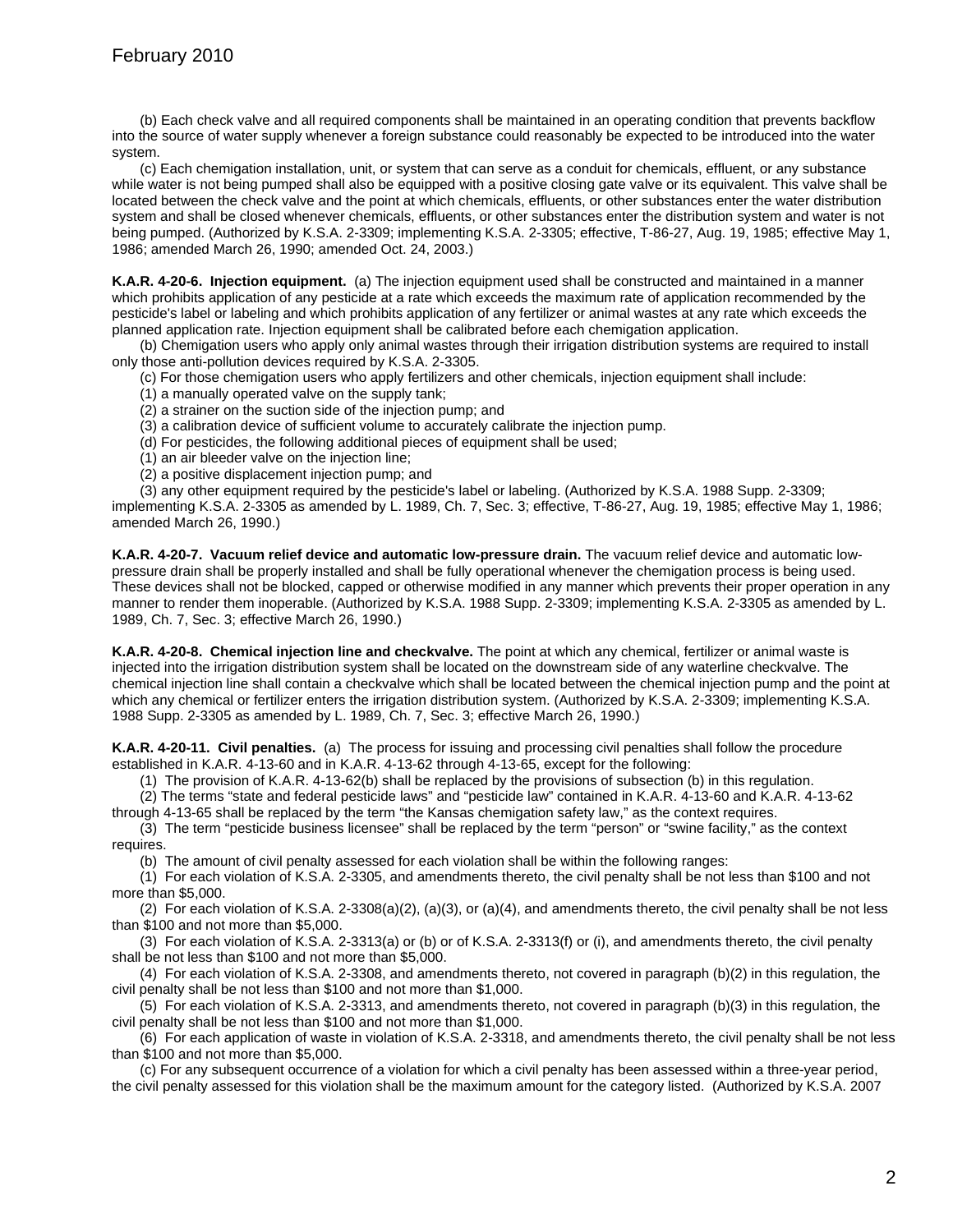Supp. 2-3309; implementing K.S.A. 2-3308 and 2-3317; effective March 26, 1990; amended, T-4-12-29-98, Jan. 1, 1999; amended April 23, 1999; amended April 4, 2003; amended July 18, 2008.)

**K.A.R. 4-20-12. Certified chemigation equipment operator examination.** (a) Examinations for certified chemigation equipment operators shall be provided by the Kansas state board of agriculture. A grade of 75% correct answers shall be required to pass the examination.

(b) Examinations for chemigation equipment operator certification shall test the applicant's knowledge in those subject areas set out in K.S.A. 2-3306 as amended and supplemented involving chemigation practices associated with the applicant's agricultural operation and the applicant's legal responsibility as a certified chemigation equipment operator. (Authorized by K.S.A. 1988 Supp. 2-3309; implementing K.S.A. 1988 Supp. 2-3306 as amended by L. 1989, Ch. 7, Sec. 5; effective March 26, 1990.)

**K.A.R. 4-20-13. Certificates and pocket cards.** A certificate and pocket card shall be issued to each certified person upon satisfactory completion of the requirements for certification. Such certificate and pocket card shall show the applicator's name, type of certificate issued, the expiration date of the certification and other pertinent information. The certified chemigation equipment operator shall produce such certificate or pocket card when requested to do so by any law enforcement official, the secretary or any authorized representative of the secretary. (Authorized by K.S.A. 1988 Supp. 2-3309; implementing K.S.A. 1988 Supp. 2-3306 as amended by L. 1989, Ch. 7, Sec. 5; effective March 26, 1990.)

**K.A.R. 4-20-14. Report of address change by certified chemigation equipment operators.** Each certified chemigation equipment operator shall notify the secretary of any change in the operator's mailing address by the 10th day of the month following the month during which such change occurred. (Authorized by K.S.A. 1988 Supp. 2-3309; implementing K.S.A. 1988 Supp. 2-3306 as amended by L. 1989, Ch. 7, Sec. 5; effective March 26, 1990.)

**K.A.R. 4-20-15. Agronomic application rates.** The agronomic application rate for swine waste shall be the amount of waste required for plant nutrition and for the nutrient-holding capacity of the surfaces or soils to which swine waste is applied, as determined by sound agronomic methods. Sound agronomic application rates shall be determined in consultation with Kansas state university. Sound agronomic methods may include the rate derived from the calculations from the form prescribed by the secretary of agriculture in K.A.R. 4-21-1 and K.A.R. 4-21-7. (Authorized by K.S.A. 2-3305, K.S.A. 2-3309; implementing K.S.A. 2-3318, as amended by L. 2002, ch. 181, sec. 14 and K.S.A. 2001 Supp. 65-1,182; effective, T-4-12-29-98, Jan. 1, 1999; effective April 23, 1999; amended April 4, 2003.)

### **REGULATIONS REFERENCED IN K.A.R. 4-20-5 (Waterline Check Valves)**

**K.A.R. 5-3-5c. Check valves.** (a) All diversion works not subject to regulation under the Kansas chemigation safety law, K.S.A. 2-3301 et seq. and amendments thereto, into which any type of chemical or other foreign substances will be injected into the water pumped from the diversion works shall be equipped with an in-line, automatic, quick-closing check valve capable of preventing pollution of the source of the water supply.

(b) Each check valve required by the chief engineer shall be constructed and installed in accordance with the requirements specified in K.A.R. 5-6-13a.

(c) Each check valve and all required components shall be maintained in an operating condition that prevents backflow into the source of water supply whenever a foreign substance could reasonably be expected to be introduced into the water system. (Authorized by K.S.A. 82a-706a; implementing K.S.A. 82a-706, K.S.A. 82a-706a, K.S.A. 82a-712; effective May 1, 1980; amended May 1, 1981; amended Oct. 24, 2003.)

**K.A.R. 5-6-13a. Check valve specifications.** The Kansas department of agriculture, division of water resources' document titled "check valve specifications," dated March 14, 2003, is hereby adopted by reference. (Authorized by K.S.A. 82a-706a; implementing K.S.A. 82a-706, K.S.A. 82a-706a, and K.S.A. 82a-712; effective Oct. 24, 2003.)

> **Adoption by reference K.A.R. 5-6-13a** Check Valve **Specifications**

Division of Water Resources Kansas Department of Agriculture 109 SW 9<sup>th</sup> Street, 2<sup>nd</sup> Floor Topeka, KS 66612

March 14, 2003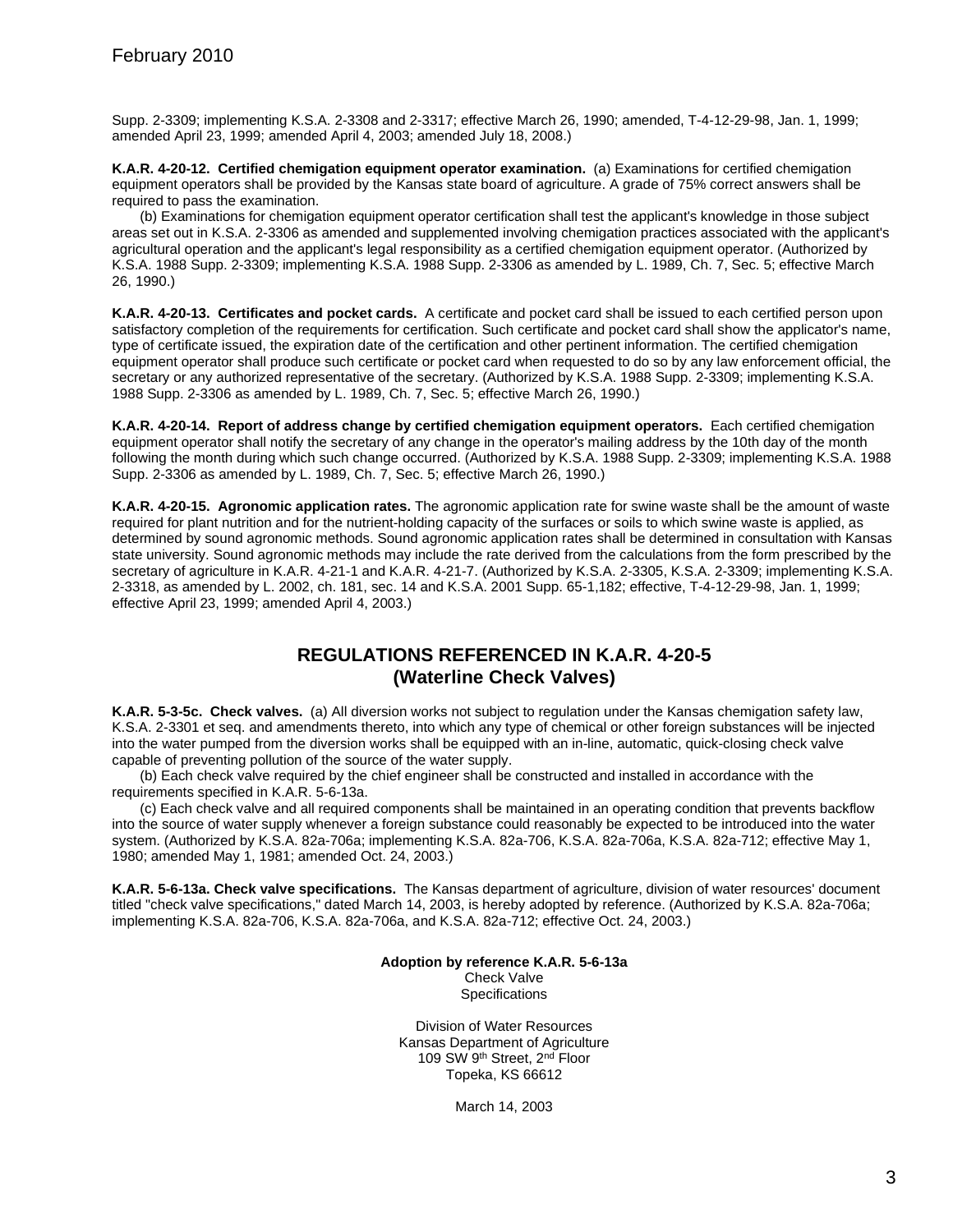#### General:

(1) An acceptable check valve shall be one that is automatic, quick closing, and seals tightly to prevent the back flow of water and the substances mixed with water into the source of water supply.

- (2) A check valve shall include the following four components:
	- (a) a low pressure drain;
	- (b) a vacuum relief device;
	- (c) an inspection port; and
	- (d) the check valve itself.

The check valve may consist of four individual components or a manufactured unit that includes all four of the required components.

(3) Each check valve shall meet the following standards:

(a) All components shall be constructed of sturdy corrosion-resistant materials or coated with corrosion-resistant materials. The body of the unit shall be internally resistant to water of the quality being diverted, the foreign substances being introduced, and the external environment. All moving parts shall be constructed to operate without binding, distortion or misalignment.

(b) The check valve shall contain a suitable, automatic, quick-closing, tight-closing mechanism that closes at the moment water ceases to flow away from the diversion works. The mechanism shall, by a mechanical force greater than the weight of the flapper, provide drip-tight closure against reverse flow. The closing force shall be positive and obvious to hand inspection. This requirement shall not be satisfied by hydraulic back pressure.

(c) A vacuum relief device, functioning as an air vent, shall be installed between the diversion works and the flapper in a position that prevents the entry of insects, animals, flood water or other foreign substances into the vacuum relief device and subsequently the water supply source.

(d) An automatic low pressure drain shall be installed between the check valve flapper element and the diversion works, and directly beneath the inspection port at the bottom of the horizontal pipe. The installation shall be made so that any fluid which seeps past the flapper element towards the diversion works will drain out through the automatic low pressure drain. The automatic low pressure drain inlet shall not extend inward past the interior pipe wall without the inclusion of an internal dam or other mechanism to force seepage into the drain. The inlet opening of the drain shall be at least three fourths of an inch in diameter and the outside discharge point shall be at least two inches above grade. Any discharge from the drain shall be directed away from the water supply by the natural slope, a pipe, or a trench.

(e) An inspection port shall be located between the check valve and the water supply diversion works in a manner that allows easy access and full visual and hand access to all components of the check valve and assembly components. The inspection port shall have an orifice or a viewing port of at least four inches in diameter. For installations with diversion works too small to install a four inch diameter inspection port, the check valve and the other required components shall be mounted with quick-connect fittings, flange fittings, dresser couplings, or other fittings designed to allow easy removal and access.

(f) Systems utilizing a double check valve or reduced-pressure-zone back flow assembly shall be required to adhere, as a minimum, to a standard equivalent to the manufacturer's standards or recommendations for a method of inspection, testing schedule, and rebuilding schedule.

(4) The check valve and all required components shall be maintained in a satisfactory operating condition that prevents backflow into the source of water supply any time a foreign substance could reasonably be expected to be introduced into the water system.

(5) Variances shall be granted only if a low-pressure drain and vacuum relief device cannot be physically placed in the system.

#### **REGULATIONS REFERENCED IN K.A.R. 4-20-11 (Procedure for Processing Civil Penalties)**

**K.A.R. 4-13-60. Civil penalty; order.** Each order assessing a civil penalty shall include the following:

(a) A statement reciting each subsection of the act authorizing the assessment of civil penalty;

(b) a specific reference to each provision of the act or implementing regulation that the respondent is alleged to have violated;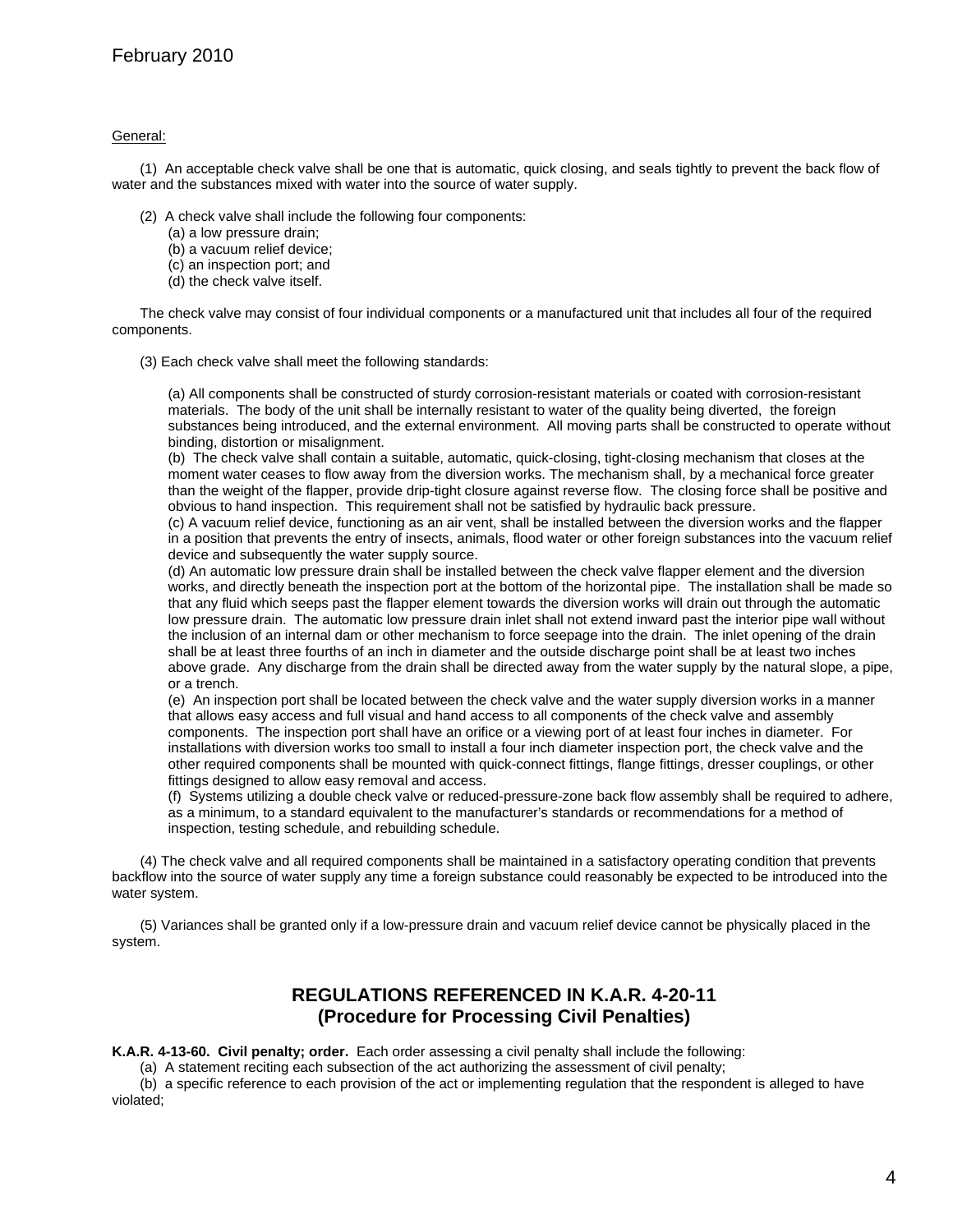(c) a concise statement of the factual basis for each violation alleged;

(d) the amount of the civil penalty to be assessed; and

(e) the notice of the respondent's right to request a hearing. (Authorized by K.S.A. 2-2467a; implementing K.S.A. 2- 2440e; effective Jan. 1, 1989; amended Aug. 22, 1994; amended July 18, 2008.)

**K.A.R. 4-13-62. Amount of civil penalty.** (a) A separate civil penalty shall be assessed for each violation of the pesticide law that results from each independent act or failure to act by any pesticide business licensee or pesticide dealer, or any agent or employee of a pesticide business licensee or pesticide dealer. In determining whether a given violation is independent of and substantially distinguishable from any other violation for the purpose of assessing separate civil penalties, consideration shall be given to whether each violation requires an element of proof not required by another violation. If several violations require the same elements of proof and are not distinguishable, the assessment of separate civil penalties shall be within the discretion of the secretary or the secretary's authorized representative.

(b) The amount of each civil penalty shall be within the following ranges:

(1) For each violation of K.S.A. 2-2453(a) or (b) and amendments thereto, the civil penalty shall be not less than \$100 and not more than \$5,000.

(2) For each violation of K.S.A. 2-2454(b), (m), (o), (r), (s), or (t) and amendments thereto, the civil penalty shall be not less than \$100 and not more than \$5,000.

(3) For each violation of K.S.A. 2-2454, and amendments thereto, not covered in paragraph (b)(2), the civil penalty shall be not less than \$100 and not more than \$1,000.

(4) For each violation of K.S.A. 2-2453(c), and amendments thereto, not already covered in paragraph (b) (1), (2), or (3), the civil penalty shall be not less than \$100 and not more than \$1,000.

(c) For each subsequent occurrence of a violation for which a civil penalty has been assessed within a three-year period, the civil penalty assessed for the subsequent violation shall be the maximum amount for the category listed. (Authorized by K.S.A. 2-2467a; implementing K.S.A. 2-2440e, as amended by L. 2009, Ch. 128, §15; effective Jan. 1, 1989; amended Jan. 25, 1993; amended Feb. 5, 2010.)

**K.A.R. 4-13-63. Criteria to determine dollar amount of proposed civil penalty.** In determining the amount of any proposed civil penalty, the gravity of the violation shall be considered by the secretary or the secretary's designee. Factors to be considered shall include:

(a) The potential of the act to injure humans, pets, domestic animals, wildlife or the environment;

(b) the severity of potential injuries;

(c) the extent to which injury actually occurred;

(d) the respondent's history of compliance with state and federal pesticide laws and regulations promulgated thereunder; (e) any action taken by respondent to remedy the specific violation or to mitigate any adverse health effects or

environmental effects which were the result of the violation; and (f) whether or not the violation involved any misrepresentation or fraud. (Authorized by K.S.A. 2-2467a; implementing K.S.A. 2-2440e; effective Jan. 1, 1989; amended Jan. 25, 1993.)

**K.A.R. 4-13-64. Informal settlement.** (a) Any respondent may request a settlement conference if the respondent timely filed a written request for hearing. The request may be made before the prehearing conference.

(b) If a settlement is reached, the parties shall reduce the settlement to writing and present the proposed written consent agreement to the secretary. The consent agreement shall state that, for the purpose of the proceeding, the following conditions are met:

(1) The respondent admits the jurisdictional allegations and

admits the facts stipulated in the consent agreement;.

(2) The respondent neither admits nor denies the specific violations contained in the order.

(3) The respondent consents to the assessment of a stated civil penalty.

The consent agreement shall include all terms of the agreement and shall be signed by all parties or their counsel. (Authorized by K.S.A. 2-2467a; implementing K.S.A. 2-2440e; effective Jan. 1, 1989; amended Aug. 22, 1994; amended July 18, 2008.)

**K.A.R. 4-13-65. Adjusting the amount of the civil penalty.** (a) Each respondent shall present all evidence on the issue of adjustment of the civil penalty at the settlement conference. This evidence may include mitigating factors or new evidence not previously known to the agency when the order was issued.

(b) Upon presentation by the respondent of new evidence establishing facts and circumstances that were unknown to the secretary when the order was issued and that relate to the gravity of the violation, the civil penalty may be reduced. If additional facts establish a respondent did not commit a violation, the order shall be amended or vacated.

(c) The burden shall be on the respondent to present evidence of any mitigating factors to support any requested reduction in the amount of the civil penalty. The amount of the civil penalty may be reduced if the reduction serves the public interest.

(d) The amount of a civil penalty shall not be reduced to less than \$100 per offense.

(1) Whether or not a civil penalty is reduced shall be within the sole discretion of the secretary or the secretary's designee.